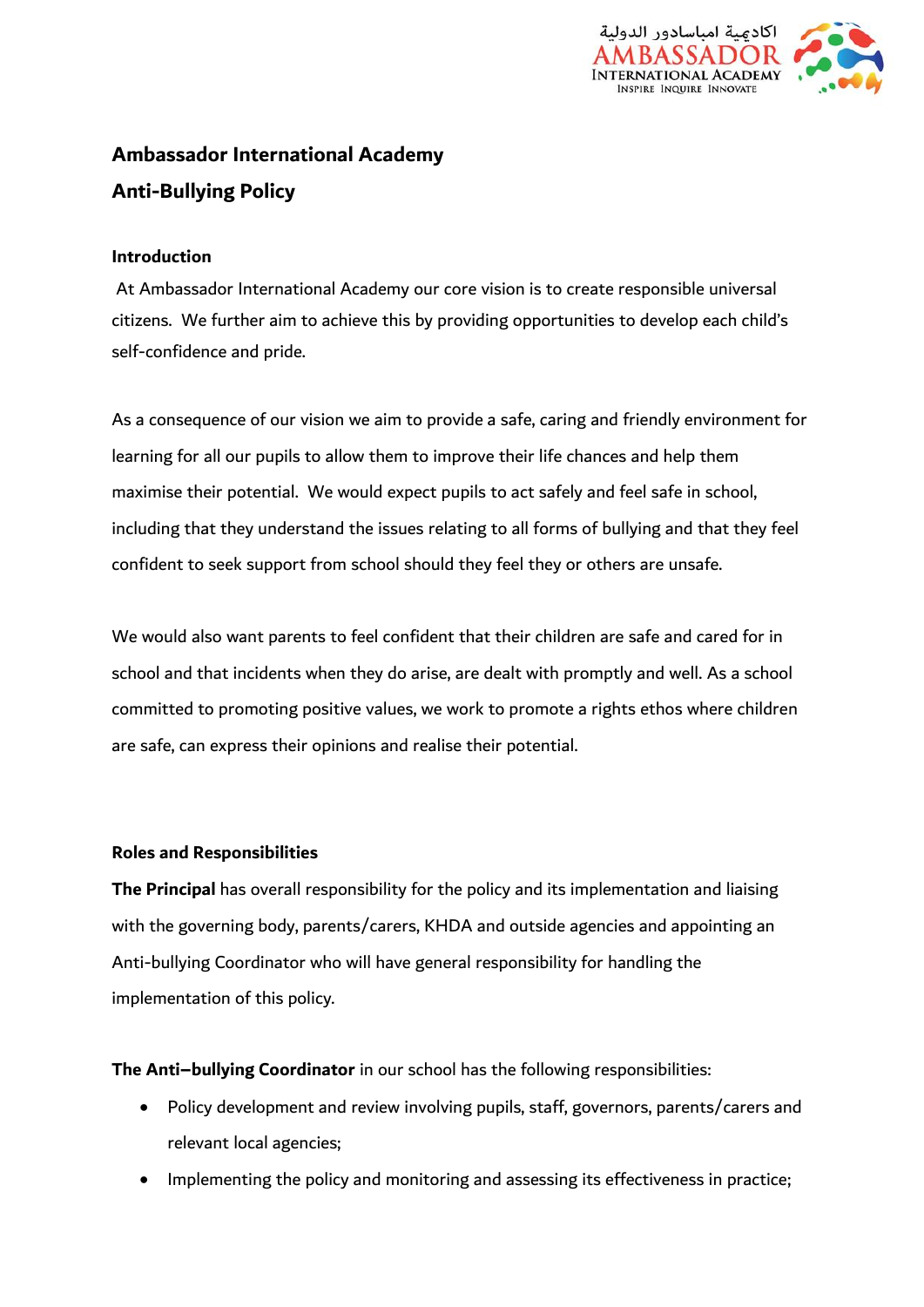- Ensuring evaluation takes place and that this informs policy review;
- Managing bullying incidents;
- Managing the reporting and recording of bullying incidents;
- Assessing and coordinating training and support for staff and parents/carers where appropriate;
- Coordinating strategies for preventing bullying behaviour.

# **Definition of Bullying**

The repetitive, intentional hurting of one person or group by another person or group, where the relationship involves an imbalance of power. Bullying can be physical, verbal or psychological. It can happen face-to-face or through cyberspace.

# **How Does Bullying Differ from Teasing/Falling Out Between Friends or Other Types of Aggressive Behaviour?**

- There is a deliberate intention to hurt or humiliate.
- There is a power imbalance that makes it hard for the victim to defend themselves.
- It is usually persistent.

Occasionally an incident may be deemed to be bullying even if the behaviour has not been repeated or persistent – if it fulfils all other descriptions of bullying. This possibility should be considered, particularly in cases of hate crime related bullying and cyberbullying. If the victim might be in danger then intervention is urgently required.

# **What Does Bullying Look Like?**

Bullying behaviour can be physical, verbal or emotional and includes:

- Physical assault;
- Taking or damaging belongings;
- Name calling;
- Taunting;
- Mocking:
- Making offensive comments;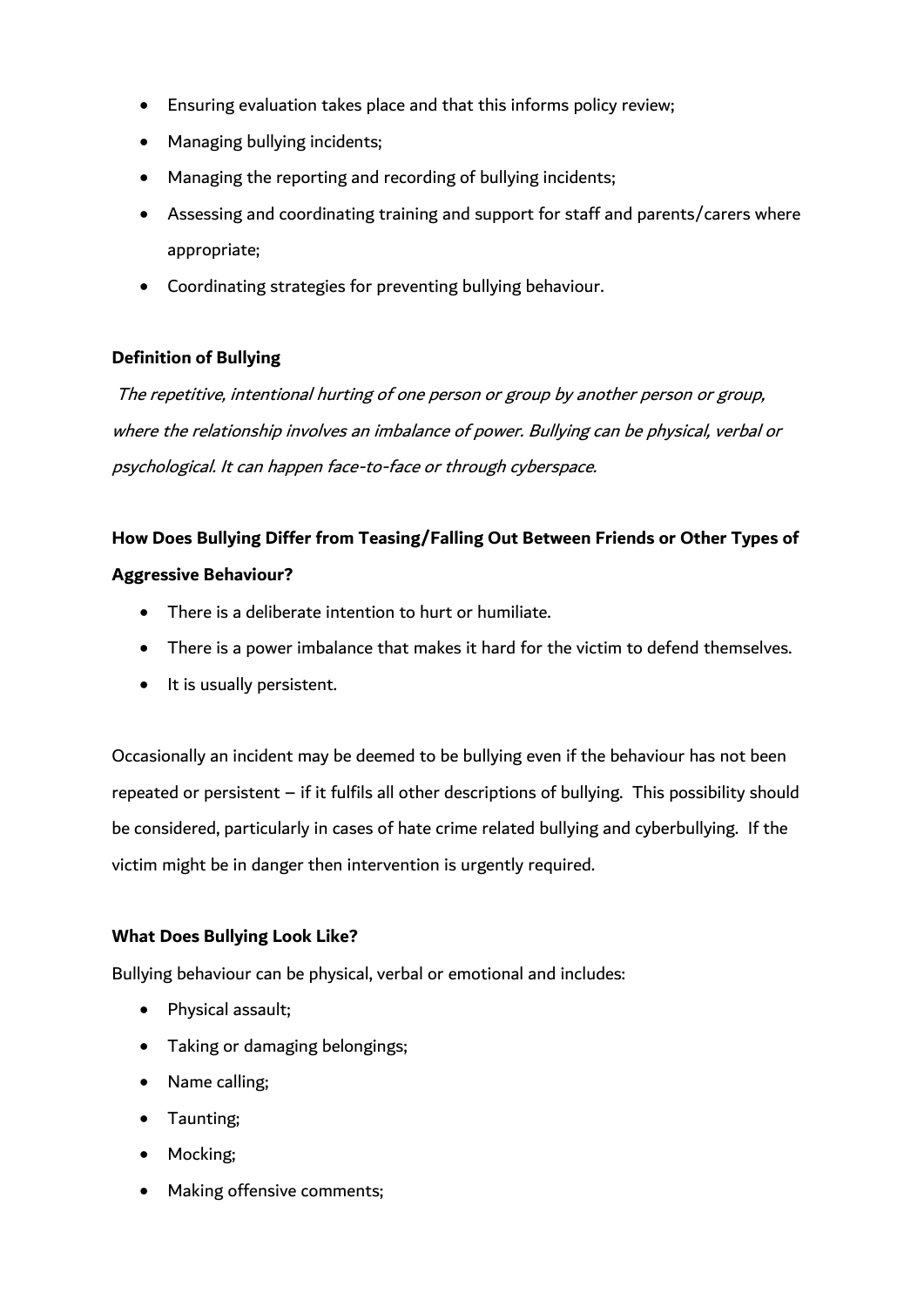- Cyber bullying inappropriate text messaging or e-mailing; sending offensive or degrading images, impersonating and hacking into accounts online using internet enabled devices;
- Producing offensive graffiti;
- Gossiping and spreading hurtful and untruthful rumours;
- Excluding people from groups.

Although bullying can occur between individuals it can often take place in the presence (virtually or physically) of others who become the 'bystanders' or 'accessories'.

### **Where Does Bullying Take Place?**

Bullying is not confined to the school premises. It also persists outside school, on the journey to and from school and in the local community and may continue into Further Education. The school acknowledges its responsibilities to support families if bullying occurs off the premises.

# **Cyberbullying**

The increasing use of digital technology and the internet has also provided new and particularly intrusive ways for bullies to reach their victims. Cyberbullying can take many forms and bullying online can often start in school and then be progressed online or start online and influence behaviour in school.

Whilst most incidents of Cyberbullying occur outside school we will offer support and guidance to parents/carers and their children who experience online bullying and will treat Cyberbullying with the same severity as any other forms of bullying.

Cyberbullying can include:

- Hacking into someone's accounts/sites
- Posting prejudiced / hate messages
- Impersonating someone on line
- Public posting of images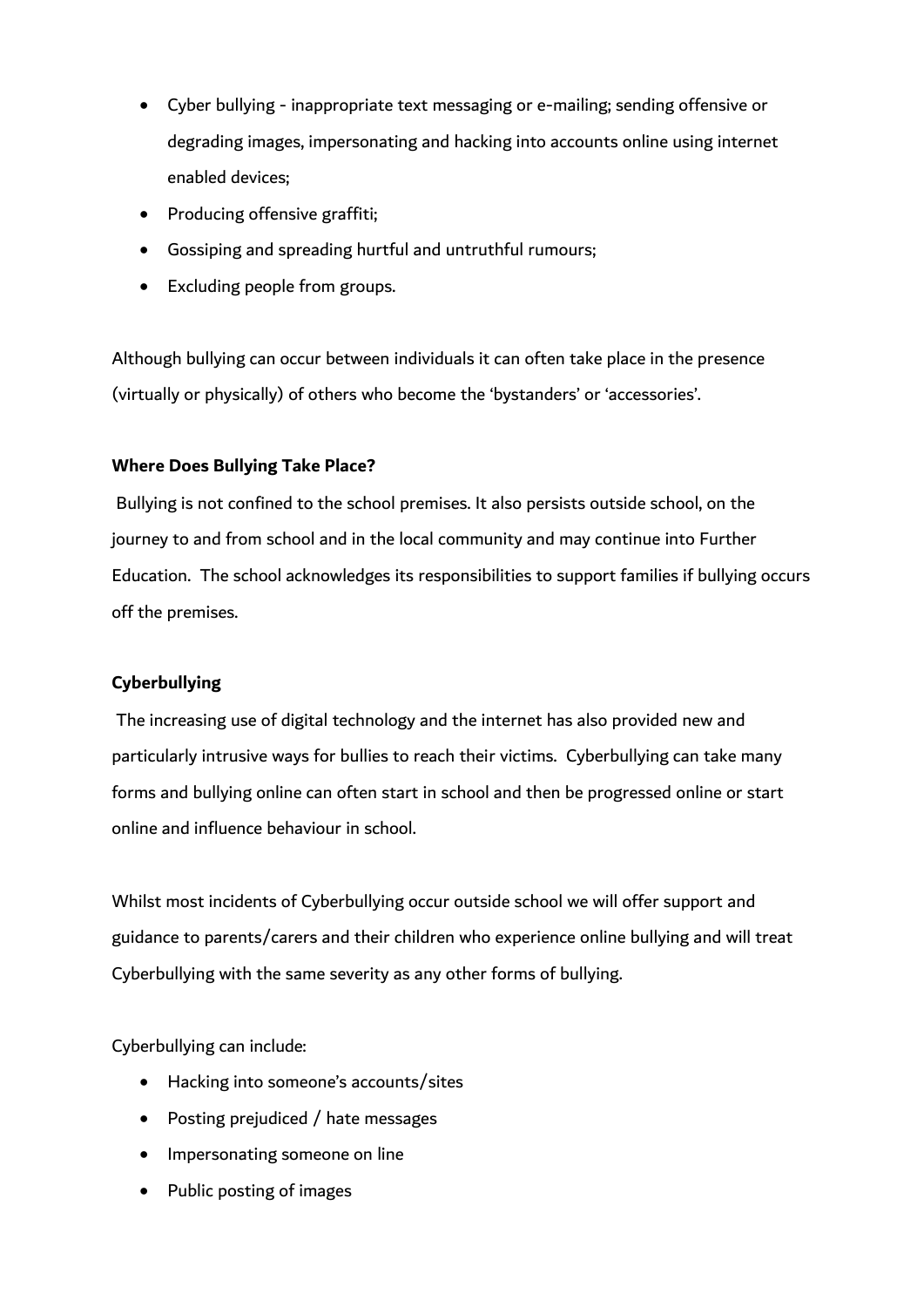- Exclusion
- Threats and manipulation
- Stalking

We will ensure that our children are taught safe ways to use the internet (see our e-safety policy) and encourage good online behaviour.

Bullying can take place between:

- Young people
- Young people and staff
- Between staff
- Individuals or groups

# **Reporting and Responding to Bullying**

Our school has clear and well publicised systems to report bullying for the whole school community (including staff, parents/carers, children and young people) this includes those who are the victims of bullying or have witnessed bullying behaviour (bystanders).

Parents, children and visitors to the school are encouraged to be alert to issues of bullying and report them to school staff immediately. When incidents are brought to the attention of staff they are asked to complete a concern form which is passed on to the Anti-bullying Coordinator. Parents are contacted accordingly.

#### **Procedures**

All reported incidents will be taken seriously and investigated, involving all parties. The staff is aware of and follows the same procedures.

The following steps will be taken:

- All parties will be interviewed;
- Parents will be informed:
- Appropriate disciplinary sanctions will be implemented in accordance with the school's Behaviour Policy. These are graded according to the seriousness of the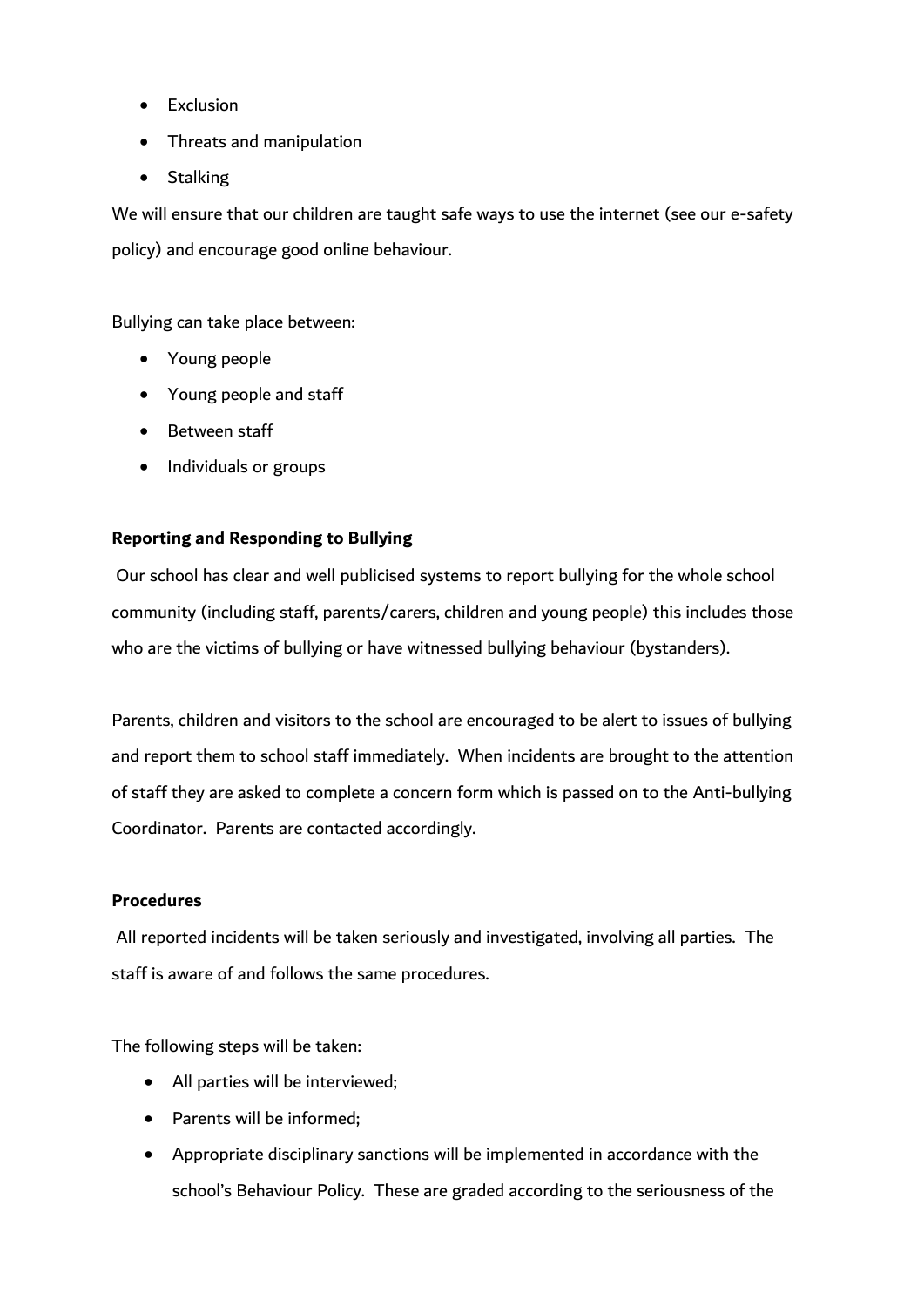incident but send out a message that bullying in unacceptable. Responses may also vary according to the type of bullying and may involve other agencies where appropriate;

- Follow up conversations will take place, in particular keeping in touch with the person who reported the situation, parents;
- A clear complaints procedure is in place for parents who are not satisfied with the school's actions;
- A range of follow-up responses and support is appropriate to the situation for all involved eg solution focused, restorative approach, circle of friends, individual work with victim, perpetrator and bystanders, referral to outside agencies if appropriate;
- Liaising with the wider community will be undertaken if the bullying is taking place off the school premises i.e. in the case of cyberbullying or hate crime.

### **Recording Bullying and Evaluating the Policy**

Bullying incidents will be recorded by the member of staff who deals with the incident and this will be stored by the Anti-bullying Coordinator.

#### **Strategies for Preventing Bullying**

As part of our on going commitment to the safety and welfare of our pupils at Ambassador International Academy we have developed the following strategies to promote positive behaviour and discourage bullying behaviour:

- Each class develops a class charter which is agreed by staff and pupils; it displays the articles the children deem important and ways we respect those rights;
- Celebration of good behaviour in class and whole school assemblies;
- Involvement in anti-bullying lessons and workshops;
- Anti-Bullying themes;
- Specific curriculum input on areas of concern such as cyber bullying and internet safety;
- Student voice, school council;
- Peer mentoring schemes and/or Playground Buddying and other student lead initiatives;